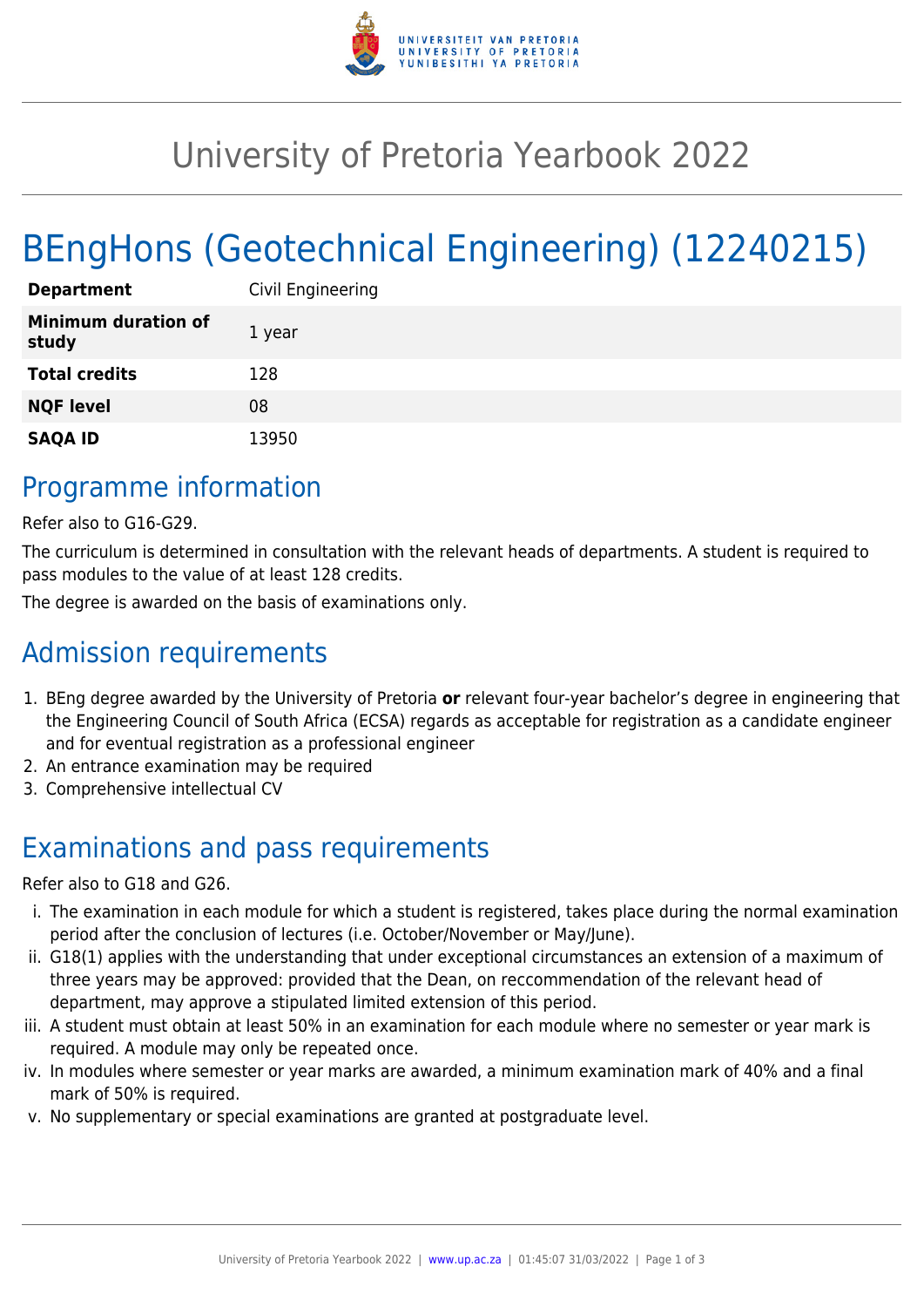

### Pass with distinction

A student passes with distinction if he or she obtains a weighted average of at least 75% (not rounded) in the first 128 credits for which he or she has registered (excluding modules which were discontinued timeously). The degree is not awarded with distinction if a student fails any one module (excluding modules which were discontinued timeously). The degree must be completed within the prescribed study period.